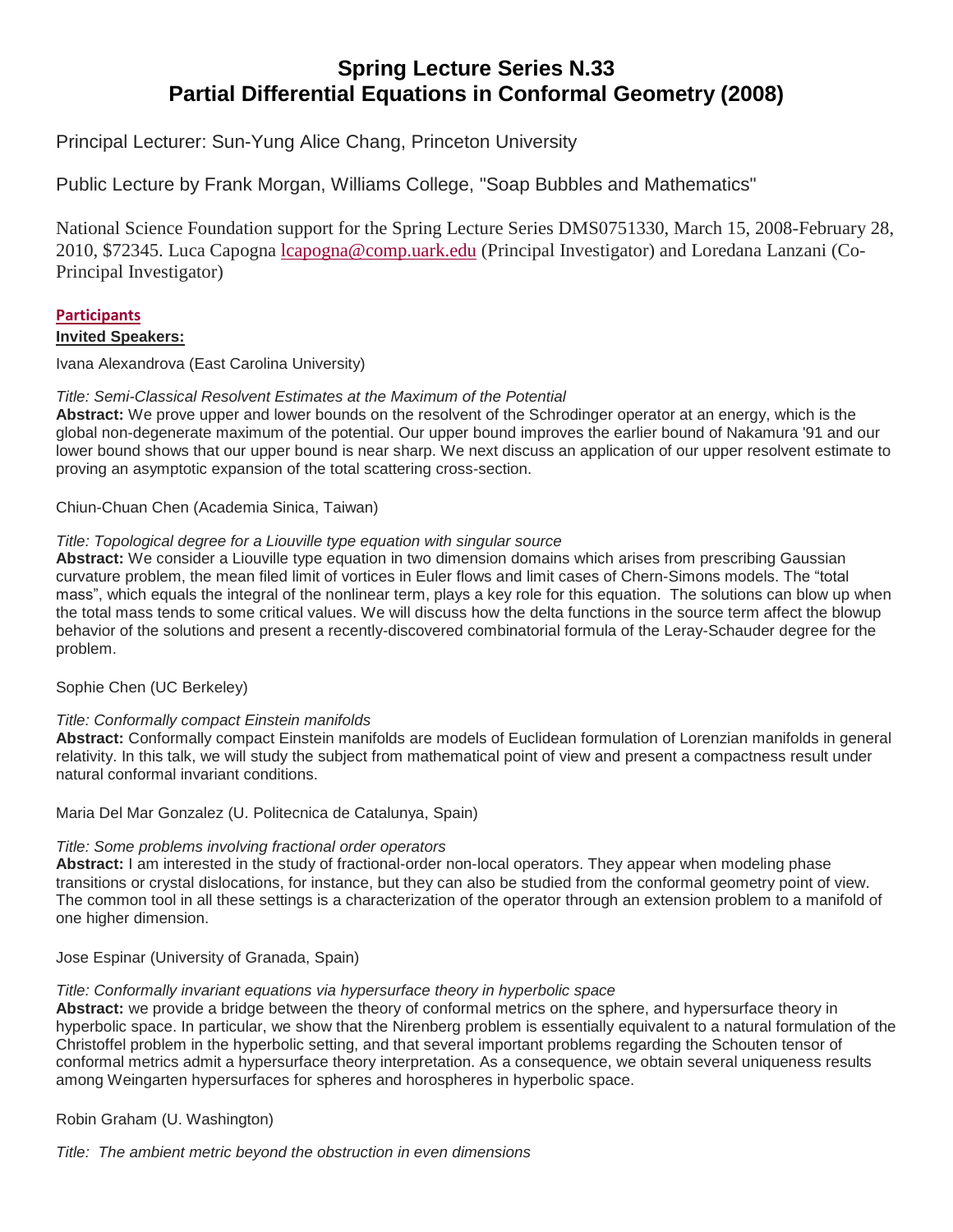**Abstract:** The ambient metric construction in conformal geometry will be recalled, and also the equivalent formal construction of asymptotically hyperbolic Poincare-Einstein metrics. A modification of the construction in even dimensions will be described which results in a family of smooth infinite order generalized ambient and Poincare metrics. The generalized ambient metrics can be used to extend conformal invariant theory to all orders in even dimensions. This is joint work with Kengo Hirachi.

Matthew Gursky (U. Notre Dame)

### *Title: A Monge-Ampere equation in conformal geometry*

**Abstract:** We give some background on the problem of prescribing the determinant of the conformal Schouten tensor, a fully nonlinear PDE. Since ellipticity of the equation turns out to be a strong geometric constraint, we introduce a perturbed version which shares many of the same analytic/geometric features, but is elliptic on any conformal manifold. We then give some existence results and applications.

Emmanuel Hebey (U. Cergy-Pontoise, France)

#### *Title: Stability for local low energy solutions of critical elliptic systems*

**Abstract:** We discuss stability for local low energy solutions of critical elliptic systems of Schroedinger equations in potential form. We prove a sharp result which takes into account both the underlying conformal structure and the system structure of the equations.

Guanghao Hong (U. of Iowa)

#### *Title: Mollification of Domains*

**Abstract:** We provide a good idea to mollify non-smooth domains, especially Reifenberg flat domains. That is we mollify the characteristic function of the domain and then take the 1/2 level set of the mollified function.

Shilong Kuang (U. California Riverside)

#### *Title: A gradient estimate for all positive solutions of the conjugate heat equation under Ricci flow*

**Abstract:** We (joint with Qi S. Zhang) establish a point-wise gradient estimate for \$all\$ positive solutions of the conjugate heat equation. This contrasts to Perelman's point-wise gradient estimate which works mainly for the fundamental solution rather than all solutions.

#### Enrico LeDonne (Yale)

#### *Title: Rigid properties for metric structures on manifolds*

**Abstract:** In this talk, we focus on the rigidity of certain non-smooth metric structures on manifolds. A well-known theorem of Berestovskii states that a finite dimensional geodesic metric space with transitive isometry group is isometric to a homogeneous space G/H equipped with a Finsler-Carnot-Caratheodory metric; here G is a connected Lie group and H is a closed subgroup. Any such metric is defined by a bracket generating sub-bundle of the tangent bundle and a norm on the sub-bundle. We present the problem of describing biLipschitz homogeneous geodesic manifolds, i.e., path metric spaces which are homeomorphic to manifolds and have a transitive group of biLipschitz homeomorphisms. In the discussion it will be crucial the fact that the group of biLipschitz maps, unlikely the isometry group, is not locally compact. We can show that a biLipschitz homogeneous geodesic manifold has to be biLipschitz equivalent to one of the above homogeneous spaces under the assumption that there is a locally compact group acting transitively by biLipschitz maps.

#### Niels Martin Moller (U. of Aarhus, Denmark)

#### *Title: Extremal metrics for conformal functionals*

**Abstract:** I will talk about such Riemannian metrics on closed n-manifolds. The main examples will be 1) determinants of (integer powers) of conformally covariant operators such as conformal and spinor Laplacians (for n odd), and 2) the total Q-curvature (for n even). As functionals on the space of all Riemannian metrics on the manifold, they satisfy a conformal invariance property. Under arbitrary changes of the metric, one generally studies the Hessian as an operator, and uses ellipticity theory to prove extremality in almost all directions. On spheres, we can classify such Hessians using representation theory for the conformal group, and this allows proving true local extremality at the standard round metric, extending previous results by Kate Okikiolu on determinants of conformal Laplacians. This work is partly joint with Bent Orsted.

Kate Okikiolu (U. of C. San Diego)

*Title: The total wavelength of a surface*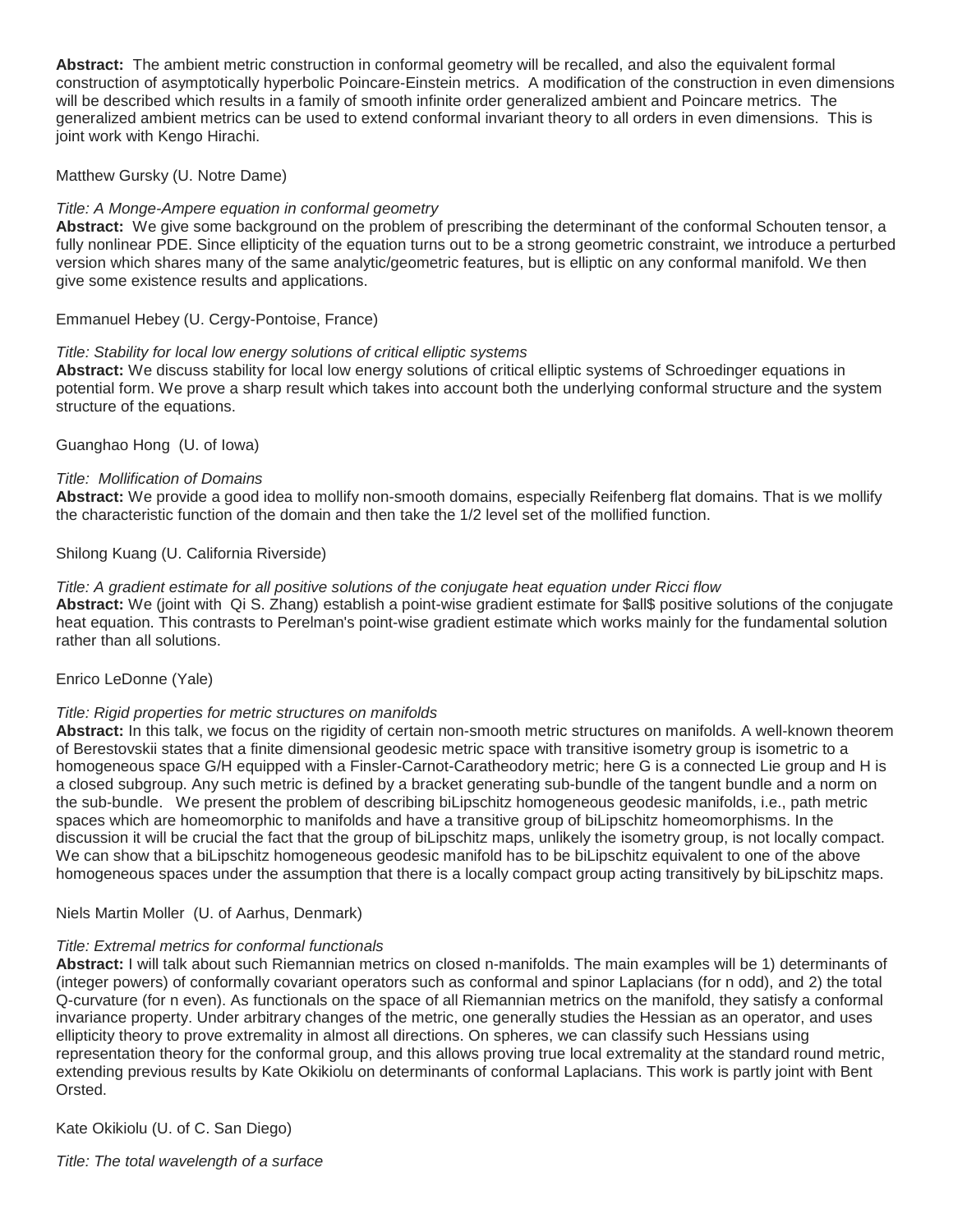**Abstract:**The frequencies at which a surface can vibrate are given by the eigenvalues of the Laplace-Beltrami operator, and the wavelength of the sound produced is inversely proportional to the frequency. The sum of the wavelengths is infinite, but this sum can be regularized. In this talk we discuss this total wavelength, its relationship to the ADM mass from general relativity and other quantities, and its extremal behavior.

### Jie Qing (U. of C. Santa Cruz)

#### *Title: On a conformal gap and finiteness theorem for a class of four manifolds*

**Abstract:** In this talk we develop a bubble tree structure for a degenerating class of Riemannian metrics satisfying some global conformal bounds on compact manifolds of dimension 4. Applying the bubble tree structure, we establish a gap theorem, a finiteness theorem for diffeomorphism type for this class. We will also apply the bubble tree structure to the study of the solutions of the class of conformally invariant fully nonlinear equations on a degenerating family of Bach flat metrics.

John Ryan (U. Arkansas)

### *Title: Sharp L^2 inequalities for Dirac type operators*

**Abstract:** We use the spectrum of a Dirac-Beltrami operator on the sphere to obtain sharp L^2 inequalities for Dirac type on the sphere. These operators include the conformal Laplacian and Paenitz operator. Stereographic projection is used to obtain similar inequalities in euclidean space. Time permitting a p-Dirac operator in euclidean space and on the sphere will also be introduced. This is joint work with Alexander Balinsky (Cardiff).

Yujen Shu (U. C. Santa Barbara)

### *Title: Einstein warped product*

**Abstract:** We start from an observation that the Einstein condition on a warped product can be reduced to an equation on the base. An Einstein warped product is trivial if the warping function is constant. There are non-trivial Einstein warped products even when they are compact. Here we give several natural conditions on the curvatures of the base that characterize trivial Einstein Warped products.

Neil Trudinger (Aust. Nat. University, Australia)

# *Title: Hessian and Monge-Ampere type equations with supplementary ellipticity*

**Abstract:** We present a selection of recent results pertaining to Hessian and Monge-Ampere equations, where the Hessian matrix is augmented by a matrix valued lower order operator. Equations of this type arise in conformal geometry, geometric optics and optimal transportation. In particular we will discuss structure conditions, due to Ma,Wang and myself, which imply the regularity of solutions.These conditions are a refinement of a condition used originally by Pogorelev for general equations of Monge-Ampere type in two variables and called strong ellipticity by him.

Shihshu Walter Wei (University of Oklahoma)

# *Title: Some recent progress in p-harmonic geometry*

**Abstract:** We will study some recent progress in p-harmonic geometry, and its relation with conformal geometry. Some partial differential equations in equivariant differential geometry and in Finsler geometry will be discussed.

Jie Xiao (Memorial University of Newfoundland, Canada)

# *Title: Chern-Gauss-Bonnet and Isoperimetric Inequalities for Conformal Metrics on R^n, n\ge 3*

**Abstract:** In this talk we will report how to use both Q and scalar curvatures to establish Chern-Gauss-Bonnet integral inequalities and their induced isoperimetric deficits and inequalities for conformal metrics on Euclidean spaces with dimension greater than two.

Yu Yuan (U. Washington)

# *Title: Special Lagrangian equations*

**Abstract:** We survey some recent results on Hessian, gradient estimates, regularity, and global rigidity for special Lagrangian equations with certain convexity. The gradient graph of the solutions are minimal Lagrangian submanifolds in Euclidean space. The special Lagrangian equations in the Pseudo-Euclidean setting are just Monge-Ampere equations, for which one has the corresponding classic results and counterexamples.

Lei Zhang (U. Alabama-Birmingham)